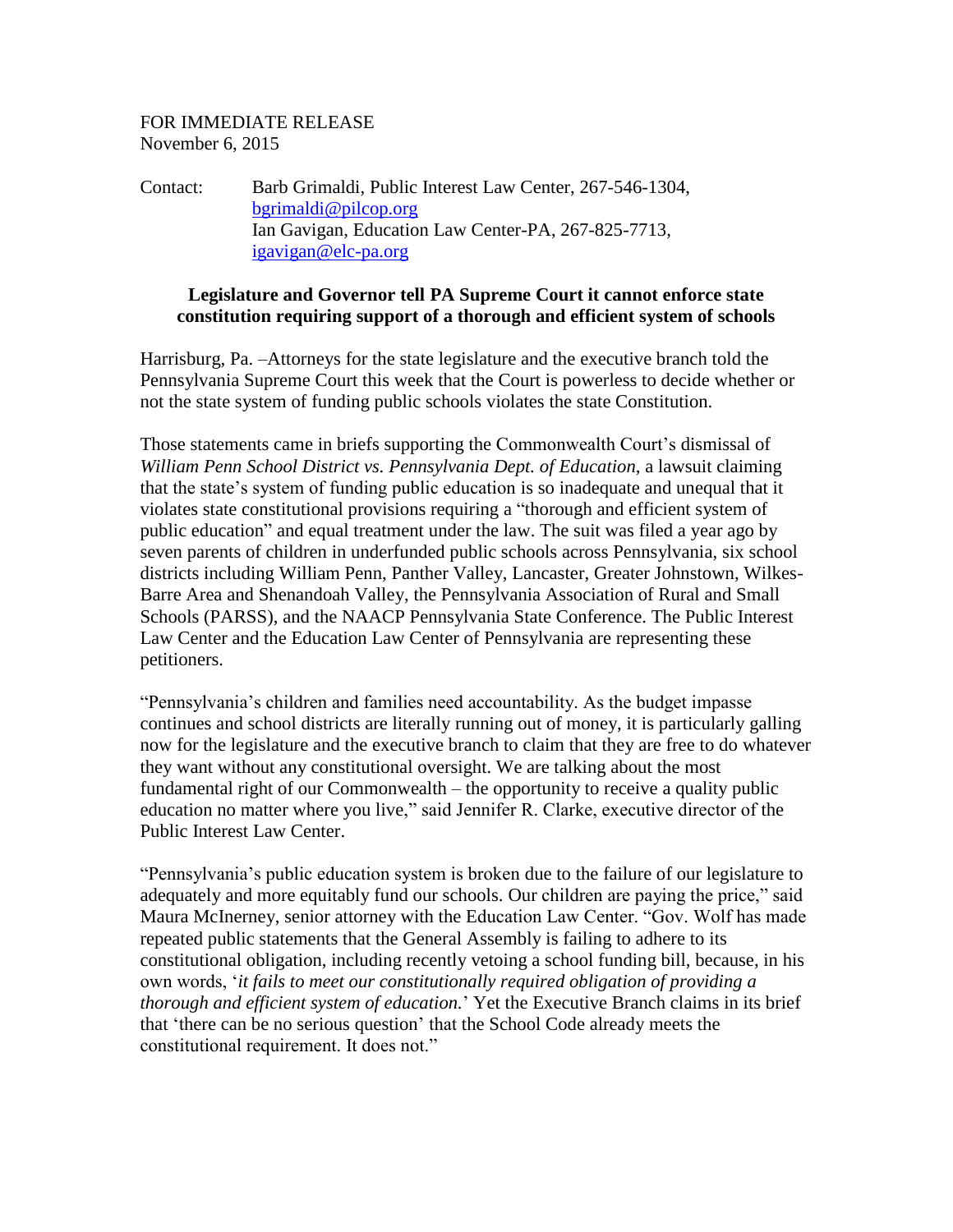In April, the Commonwealth Court dismissed the case, citing previous cases which it said require that school funding issues must be left solely to the political process. On September 18, the districts and parents appealed to the Pennsylvania Supreme Court, telling the high court that the availability of a high-quality public education in Pennsylvania will continue to be a "function of community wealth rather than a constitutional guarantee" unless there is judicial intervention. The parents and districts are asking the Pennsylvania Supreme Court to reverse the Commonwealth Court's decision and to send the case to a full trial where they can present evidence that the state legislature has failed to adequately and equitably fund the public schools as required by Pennsylvania's state constitution.

"We are confident that the Supreme Court will reject the notion that our Constitution's language expressly requiring the General Assembly to 'support' a quality system of public education for all of Pennsylvania's school children is meaningless and unenforceable. The Executive Branch and the Legislature have ignored these rights for too long and we look forward to presenting this case to the Court," continued McInerney.

Lacking judicial oversight, the legislative process has underfunded rural, suburban and urban schools all over the Commonwealth. According to the petition filed by the districts and parents last year, the General Assembly has set state standards that define what content children need to learn in order to be fully educated, but has then failed to pay what is necessary to provide the schooling students need in order to meet those standards. The state's own 2007 Costing Out Study calculated how much it actually costs for children to acquire that necessary knowledge. And yet, Pennsylvania officials have failed to ensure that all districts have the resources necessary to provide the education students need to meet state proficiency standards. In the 2012-2013 school year, fewer than half of the state's students were able to pass the Keystone graduation exams and three-quarters of school districts operated one or more schools that could not meet targets for proficiency on the Pennsylvania System of Standardized Assessment (PSSA) exams.

The districts and parents will file a reply brief within three weeks. Lawyers for the districts and parents expect the high court will hear oral argument in early 2016. The full court, including the newly-elected justices Wecht, Dougherty and Donohue, is expected to review the case.

All case documents can be viewed here:<https://edfundinglawsuit.wordpress.com/>

# # #

The Education Law Center of Pennsylvania works to ensure that all children in Pennsylvania have access to a quality public education, including poor children, children of color, children with disabilities, children in the foster care and juvenile justice systems, English language learners, and other vulnerable children. For more information visit [www.elc-pa.org](http://www.elc-pa.org/) or follow on Twitter @edlawcenterpa.

The Public Interest Law Center uses high-impact legal strategies to improve the wellbeing and life prospects of vulnerable populations by ensuring they have access to